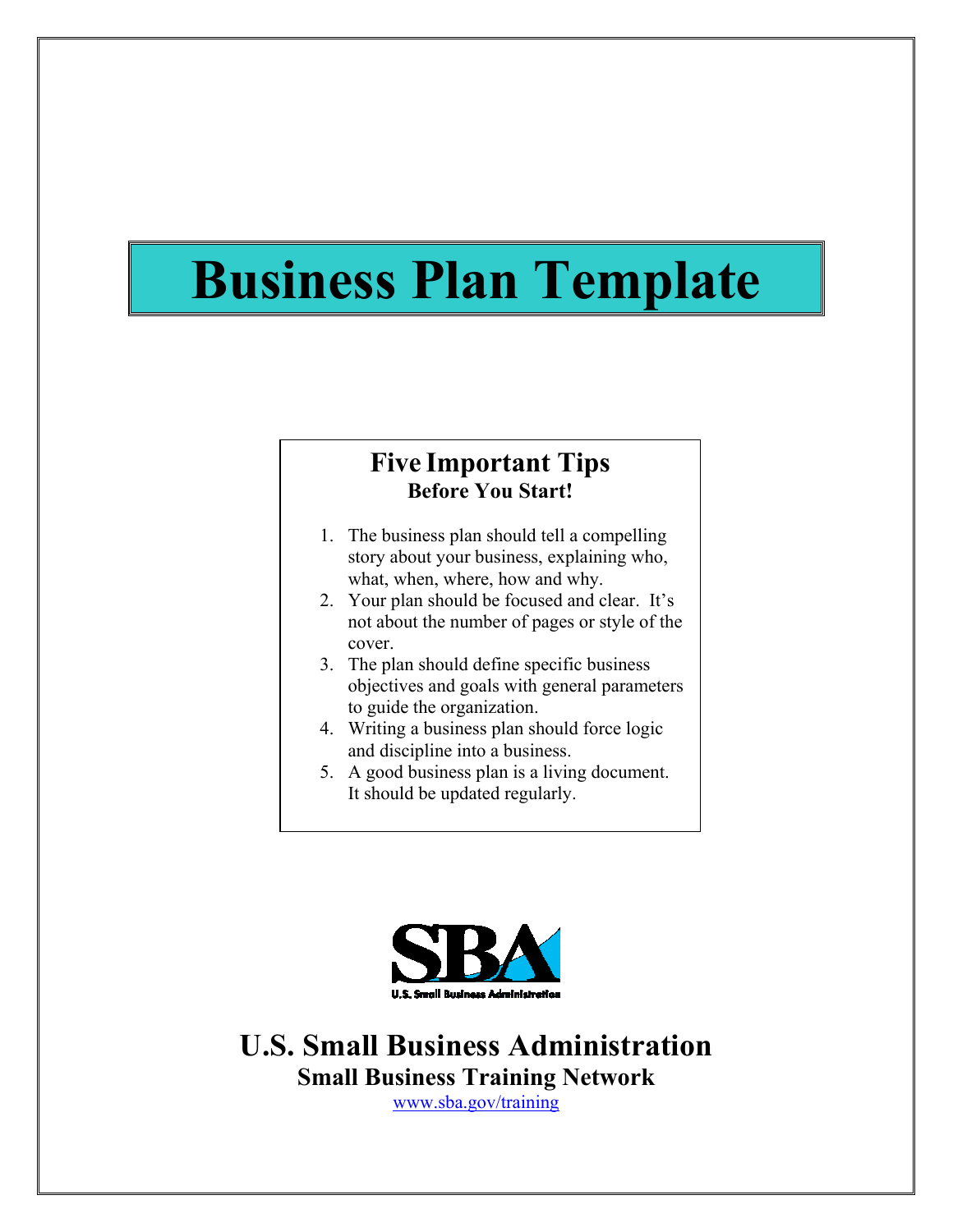### **Title Page**

# **Your Company Name**



Street Address City, State & Zip Code Phone Number E-Mail Address Web Address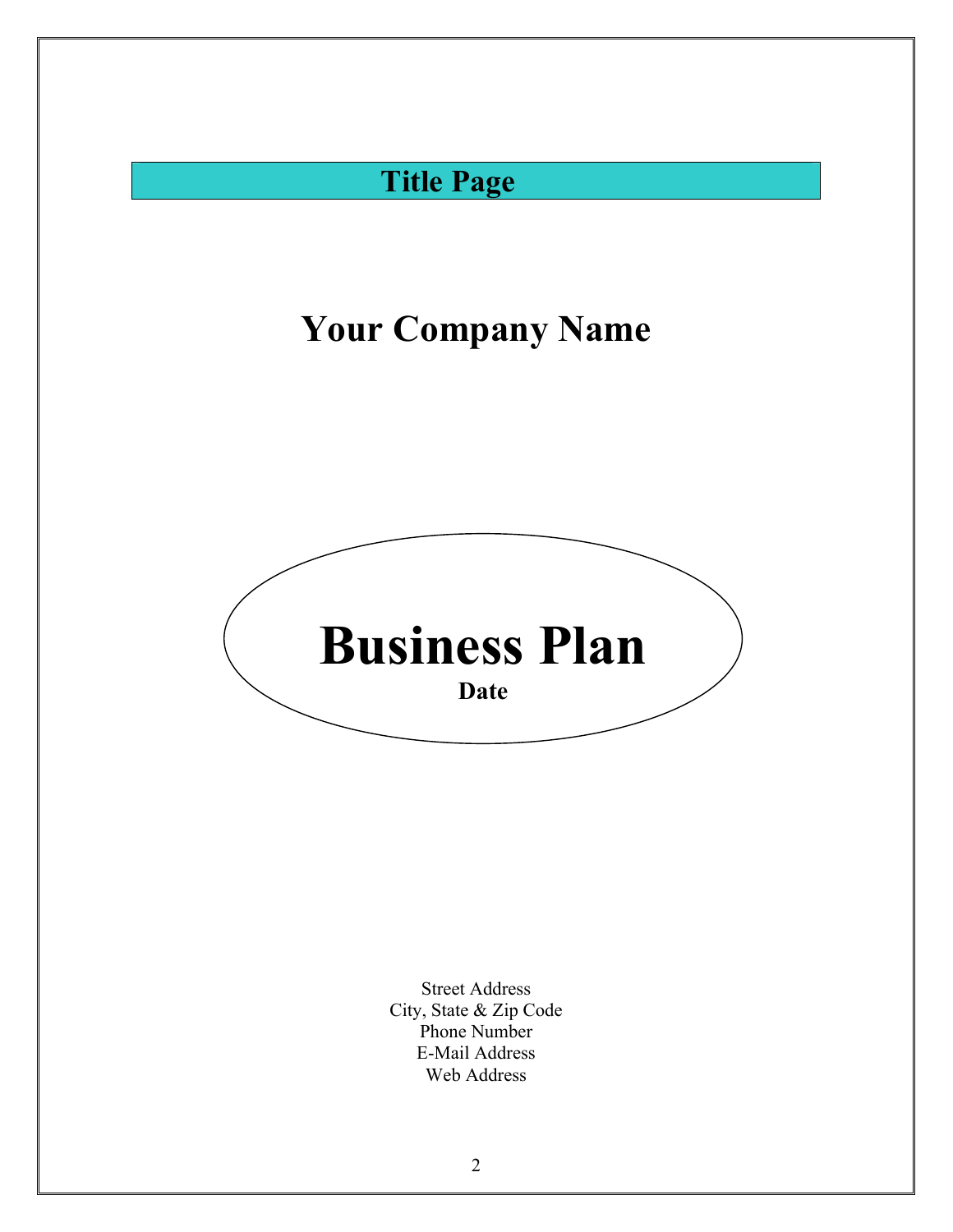# **Table of Contents**

| 5. Description of Products and Services |
|-----------------------------------------|
|                                         |
|                                         |
|                                         |
|                                         |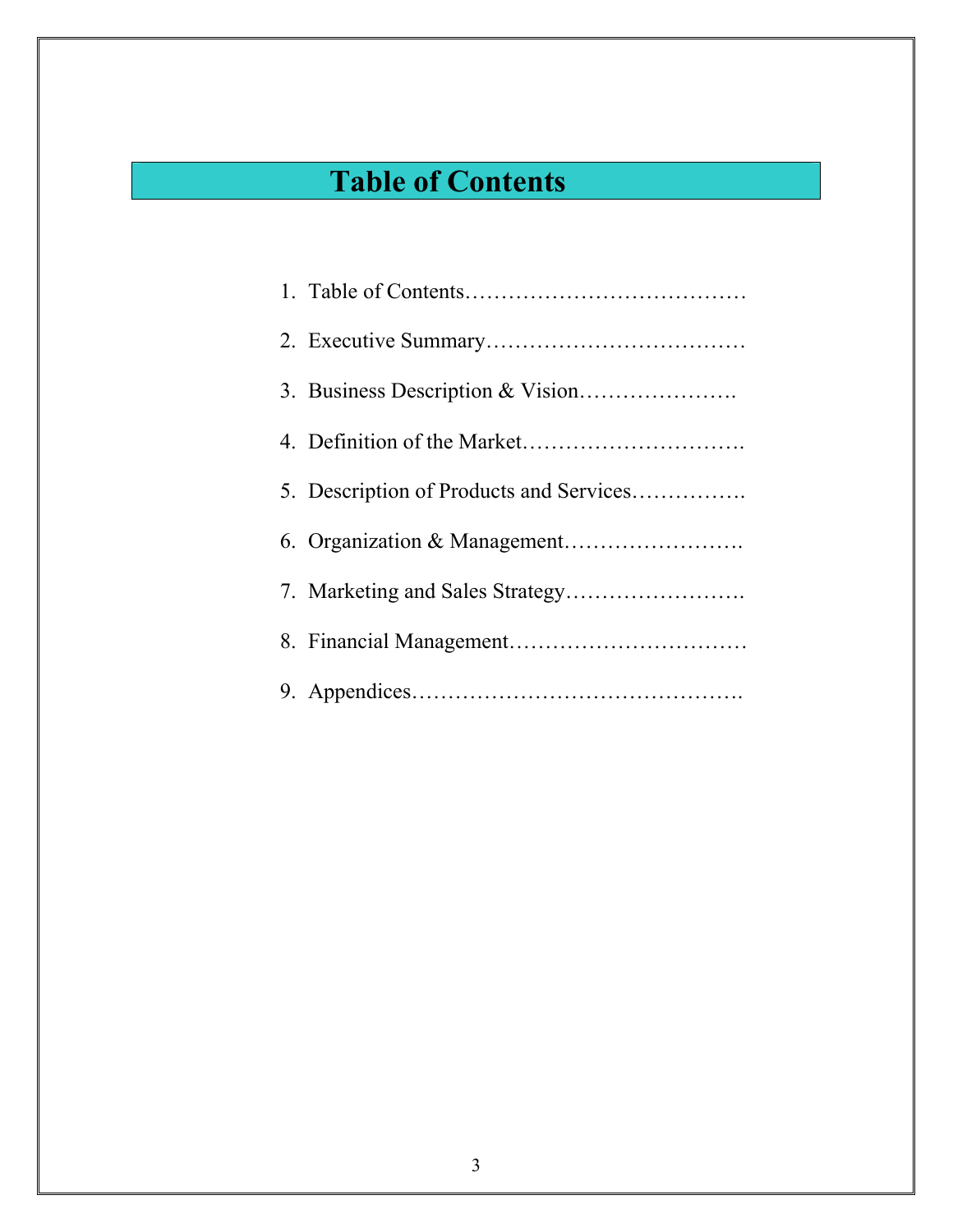| <b>Executive Summary</b>                              |                                                                                                                                                       |
|-------------------------------------------------------|-------------------------------------------------------------------------------------------------------------------------------------------------------|
| This section should:                                  | Be written last<br>Provide an enthusiastic snapshot of your company,<br>٠<br>explaining who you are, what you do and why<br>Be less than 2 pages<br>٠ |
| After reviewing this<br>section the reader<br>should: | Want to learn more about your business<br>Have a basic understanding about your company<br>$\bullet$                                                  |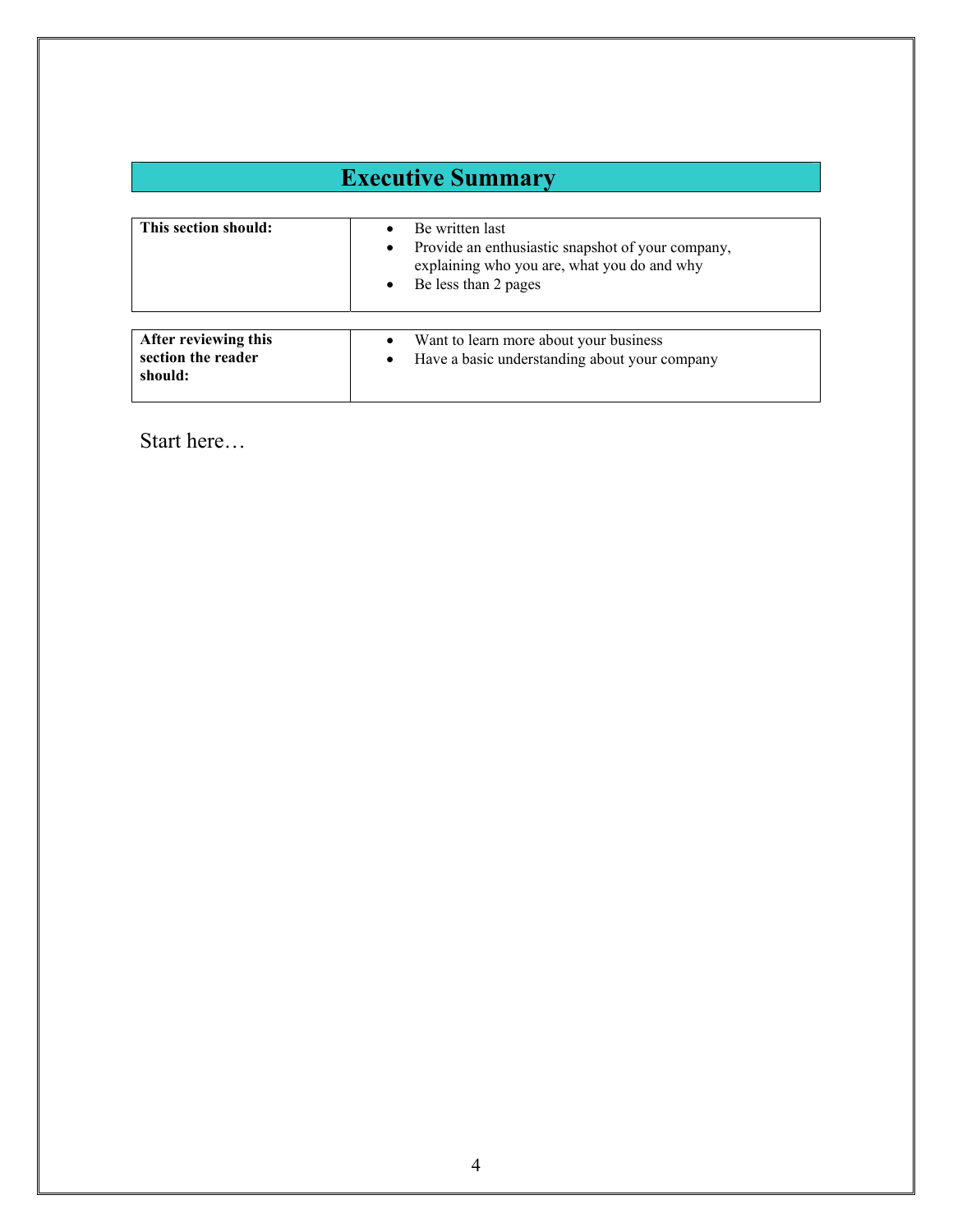## **Business Description & Vision**

| This section should<br>include:                            | Mission statement (business purpose)<br>$\bullet$<br>Company vision (statement about company growth)<br>Business goals and objectives<br>$\bullet$<br>Brief history of the business<br>$\bullet$<br>List of key company principals<br>$\bullet$ |
|------------------------------------------------------------|-------------------------------------------------------------------------------------------------------------------------------------------------------------------------------------------------------------------------------------------------|
| After reviewing this<br>section the reader<br>should know: | Who the business is and what it stands for<br>$\bullet$<br>Your perception of the company's growth $\&$ potential<br>Specific goals and objectives of the business<br>$\bullet$<br>Background information about the company<br>$\bullet$        |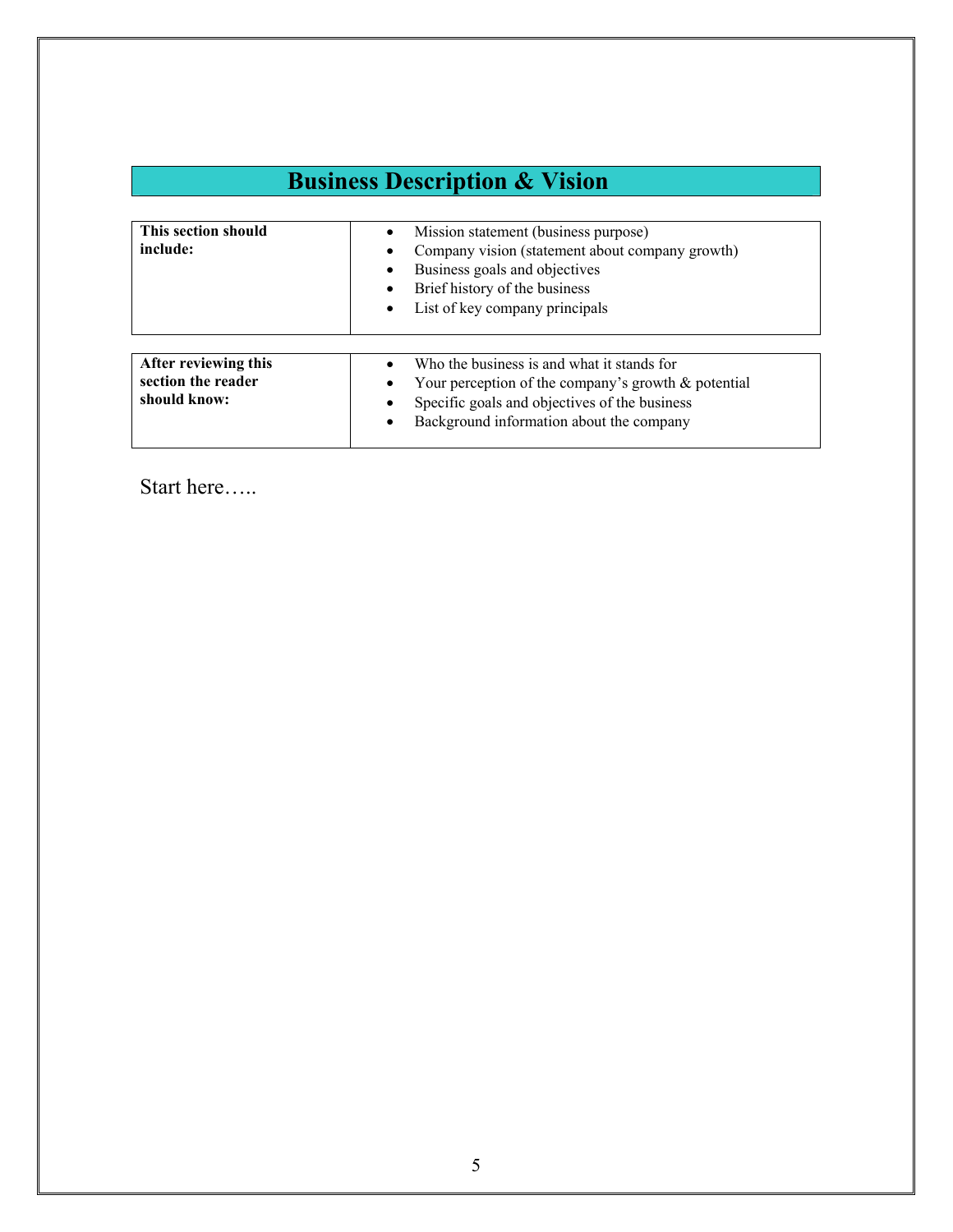| <b>Definition of the Market</b>                            |                                                                                                                                                                                                                                                                                    |
|------------------------------------------------------------|------------------------------------------------------------------------------------------------------------------------------------------------------------------------------------------------------------------------------------------------------------------------------------|
| This section should:                                       | Describe your business industry and outlook<br>Define the critical needs of your perceived or existing<br>market<br>Identify your target market<br>Provide a general profile of your targeted clients<br>Describe what share of the market you currently have<br>and/or anticipate |
| After reviewing this<br>section the reader<br>should know: | Basic information about the industry you operate in<br>and the customer needs you are fulfilling<br>The scope and share of your business market, as well<br>$\bullet$<br>as who your target customers are                                                                          |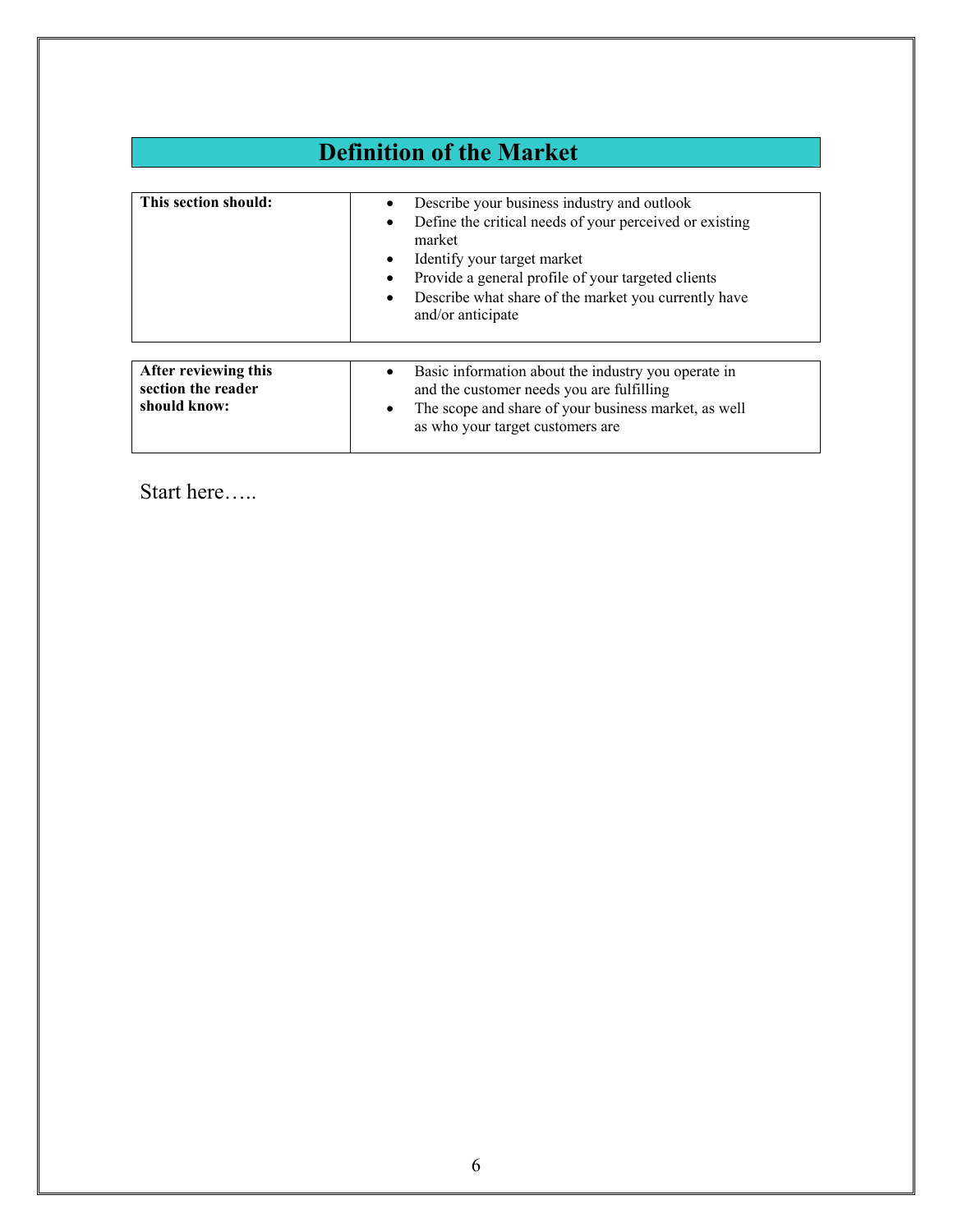| <b>Description of Products and Services</b>                |                                                                                                                                                                                                                                                            |
|------------------------------------------------------------|------------------------------------------------------------------------------------------------------------------------------------------------------------------------------------------------------------------------------------------------------------|
| This section should:                                       | Specifically describe all of your products and services<br>Explain how your products and services are<br>competitive<br>If applicable, reference a picture or brochure of your<br>$\bullet$<br>products, which would be included in the plan's<br>appendix |
| After reviewing this<br>section the reader<br>should know: | Why you are in business<br>What your products and services are and how much<br>they sell for<br>How and why your products $\&$ services are<br>$\bullet$<br>competitive                                                                                    |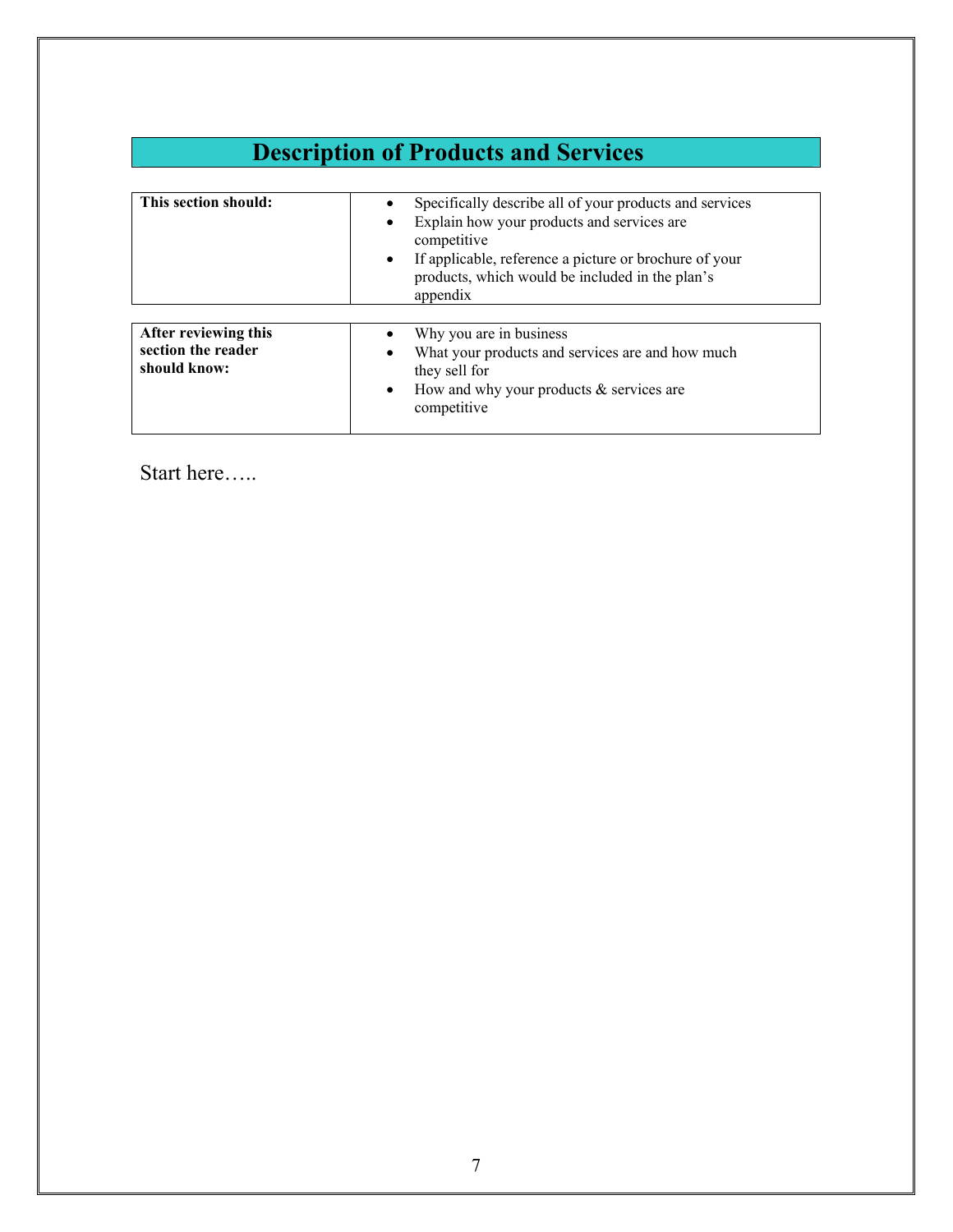| <b>Organization &amp; Management</b> |                                                                                                                                                                                                                                                                                                                                                                                                                       |
|--------------------------------------|-----------------------------------------------------------------------------------------------------------------------------------------------------------------------------------------------------------------------------------------------------------------------------------------------------------------------------------------------------------------------------------------------------------------------|
|                                      |                                                                                                                                                                                                                                                                                                                                                                                                                       |
| This section should:                 | Provide a description of how your company is<br>organized as well as an organization chart, if available<br>Describe the legal structure of your business<br>$\bullet$<br>(proprietorship, partnership, corporation, etc.)<br>Identify necessary or special licenses and/or permits<br>$\bullet$<br>your business operates with<br>Provide a brief bio description of key managers within<br>$\bullet$<br>the company |
| After reviewing this                 | The legal form of ownership for your business                                                                                                                                                                                                                                                                                                                                                                         |
| section the reader<br>should know:   | Who the leaders are in your business as well as their<br>roles<br>The general flow of operations within the firm                                                                                                                                                                                                                                                                                                      |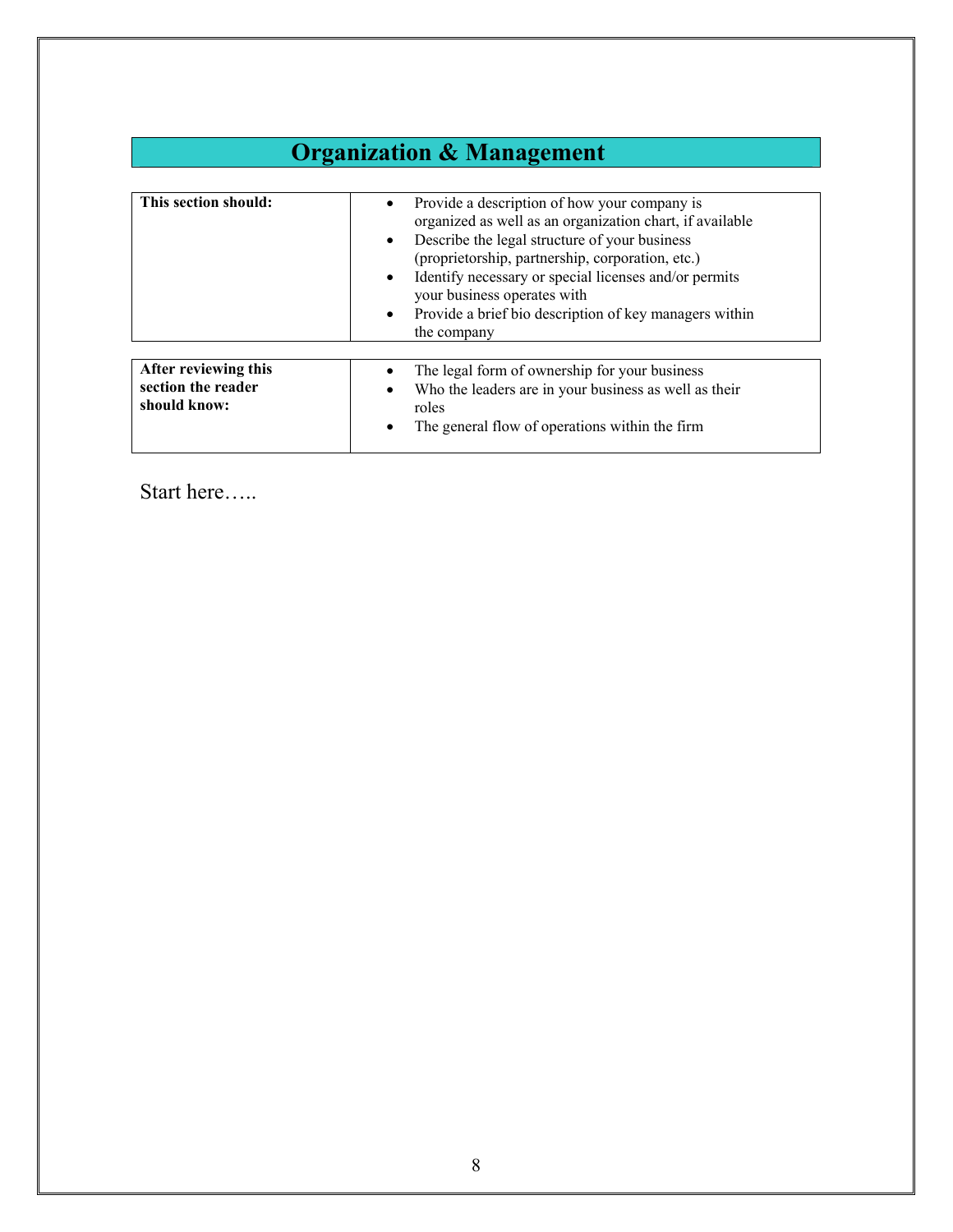| <b>Marketing and Sales Strategy</b>        |                                                                                                                                    |
|--------------------------------------------|------------------------------------------------------------------------------------------------------------------------------------|
|                                            |                                                                                                                                    |
| This section should:                       | Identify and describe your market – who your<br>$\bullet$<br>customers are and what the demand is for your<br>products & services  |
|                                            | Describe your channels of distribution<br>Explain your sales strategy, specific to pricing,<br>promotion, products and place (4Ps) |
| After reviewing this<br>section the reader | Who your market is and how you will reach it<br>How your company will apply pricing, promotion,<br>٠                               |
| should:                                    | product diversification and channel distribution to sell<br>your products and services competitively                               |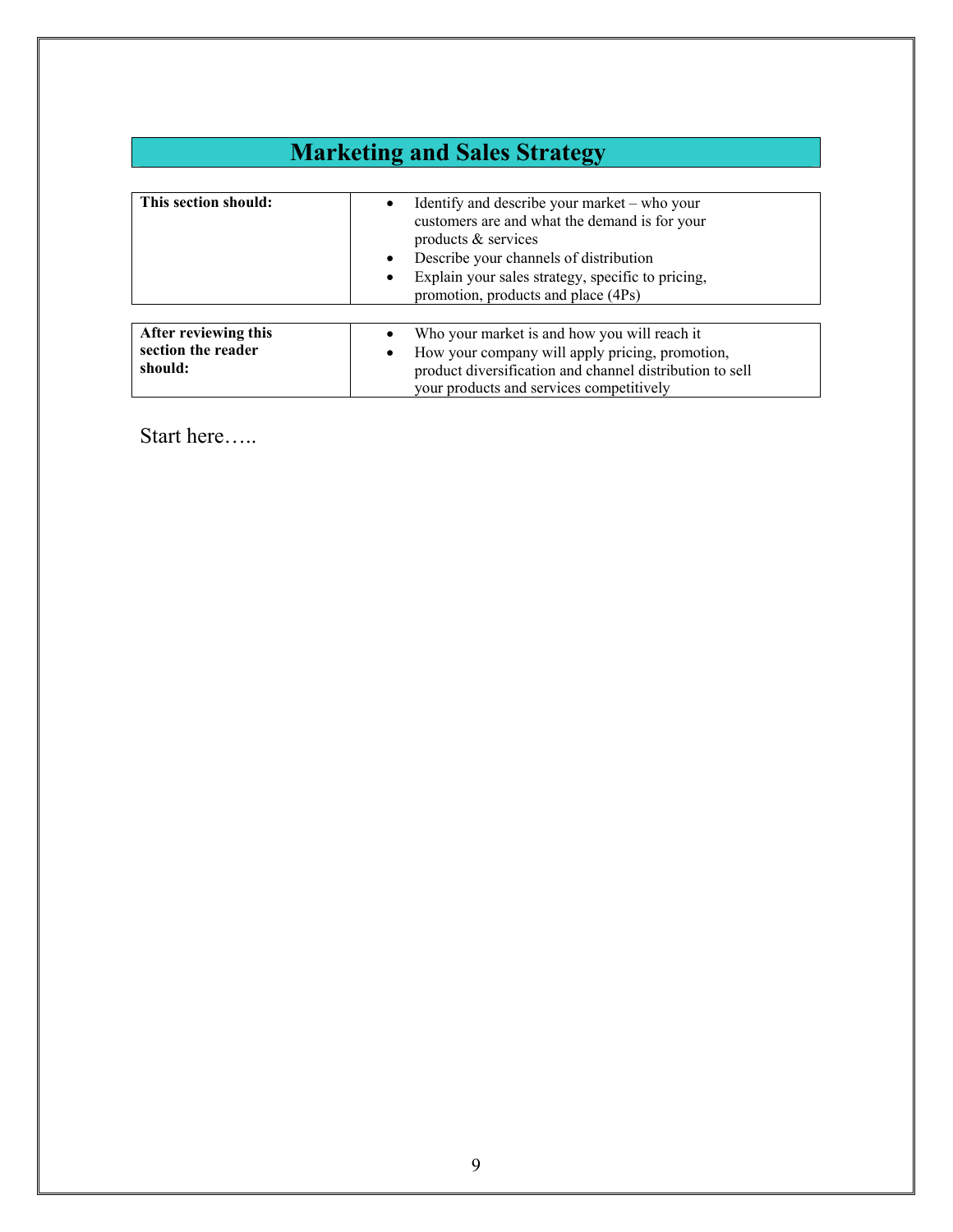### **Financial Management**

| This section should                                                  | New Business                                                                                                                                                   |
|----------------------------------------------------------------------|----------------------------------------------------------------------------------------------------------------------------------------------------------------|
| include:                                                             | Estimate of start-up costs<br>$\bullet$                                                                                                                        |
| <b>Click here:</b> for<br>automated <b>Balance</b><br>Sheet template | Projected balance sheet (1 year forward)<br>٠<br>Projected income statement (1 year forward)<br>$\bullet$<br>Projected cash flow statement (12 months forward) |
| <b>Click here:</b> for<br>automated Income<br>Statement template     | <b>Existing Business</b><br>Balance sheets (last 3 years)<br>Income statements (last 3 years)<br>Cash flow statement (12 months)<br>$\bullet$                  |
| <b>Click here:</b> for<br>automated Cash Flow<br>Statement template  | If Applying for a Loan<br>Current personal financial statement on each principal<br>Federal tax return for prior year                                          |
|                                                                      |                                                                                                                                                                |
| After reviewing this<br>section the reader<br>should:                | Have a good understanding regarding the financial<br>$\bullet$<br>capacity and/or projections for your company                                                 |